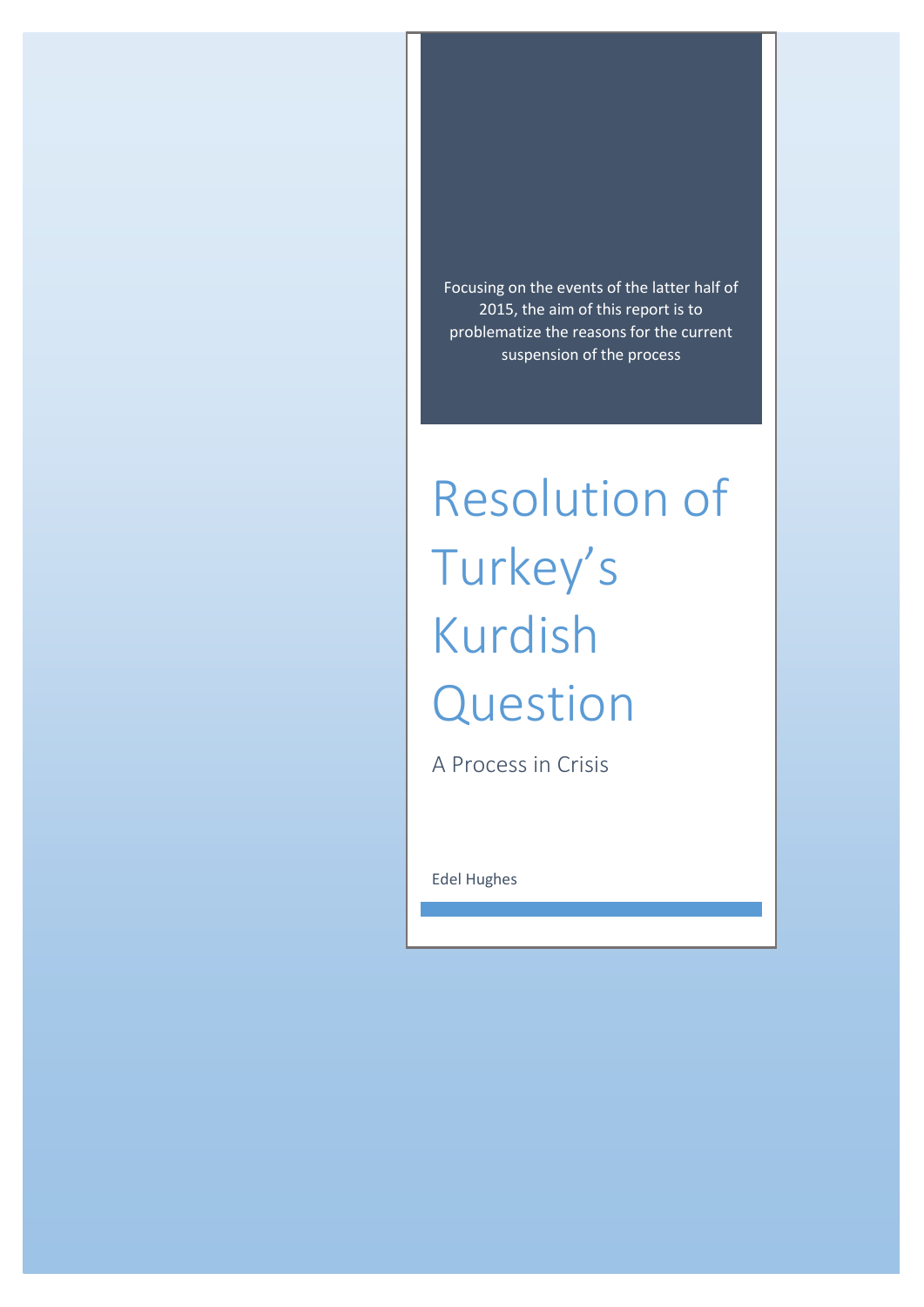## **Table of Contents:**

- 1. Introduction
- 2. State policy and the Kurdish question: a change in direction?
- 3. The General elections of 2015 and their Impact on the Solution Process
- 4. Regional Dynamics
- 5. Conclusion: A Way Forward?

## **Introduction**

**.** 

The approach of the AK Party government, first elected in 2002, to the Kurdish 'question' in Turkey has, in general, been notable for the contrast with that of its predecessors. When the then Prime Minister Erdoğan acknowledged in 2005 that Turkey had a Kurdish "problem", one that would be "solved through democracy," this signalled a clear shift from the militaristic language that characterised previous leaders' handling of the issue.<sup>1</sup> It also paved the way for a series of democratic reforms, prompted in part by Turkey's EU accession bid, which had the effect of improving the human rights of Turkey's Kurdish population, notably in areas such as language and cultural rights. The change in approach to the Kurdish issue under the AK Party government, it has been suggested, is partly explained by the shared experience of Islamist and Kurdish political parties under a strictly secular, unitary Turkey: "[h]istorical parallels in the State's treatment of Islamic and Kurdish political parties in Turkey are readily apparent. Political parties with a real or perceived "Islamist" agenda have, since the formation of the State, been viewed as a threat to the secular nature of the Turkish Republic, whereas Kurdish nationalist parties, or even those challenging the traditional State security narrative in addressing the Kurdish question (such as the Communist Party), have been seen as a threat to the unitary nature of the Turkish State. Thus both groups have a long history of their political representation being excised from the public sphere on the basis of militant democratic arguments[…]"2 The recent 'resolution process' overseen by the AK Party government therefore, although not the first attempt by the State at engaging in dialogue with Kurdish representatives, has been

<sup>&</sup>lt;sup>1</sup> 'Peace be unto you: The Turkish Prime Minister paves the way for a deal with the Kurds' *The Economist* 18 August 2005.

<sup>&</sup>lt;sup>2</sup> K Cavanaugh and E Hughes 'A Democratic Opening? The AK Party and the Kurdish Left' (2015) 12.1 *Muslim World Journal of Human Rights*, 53-74, 59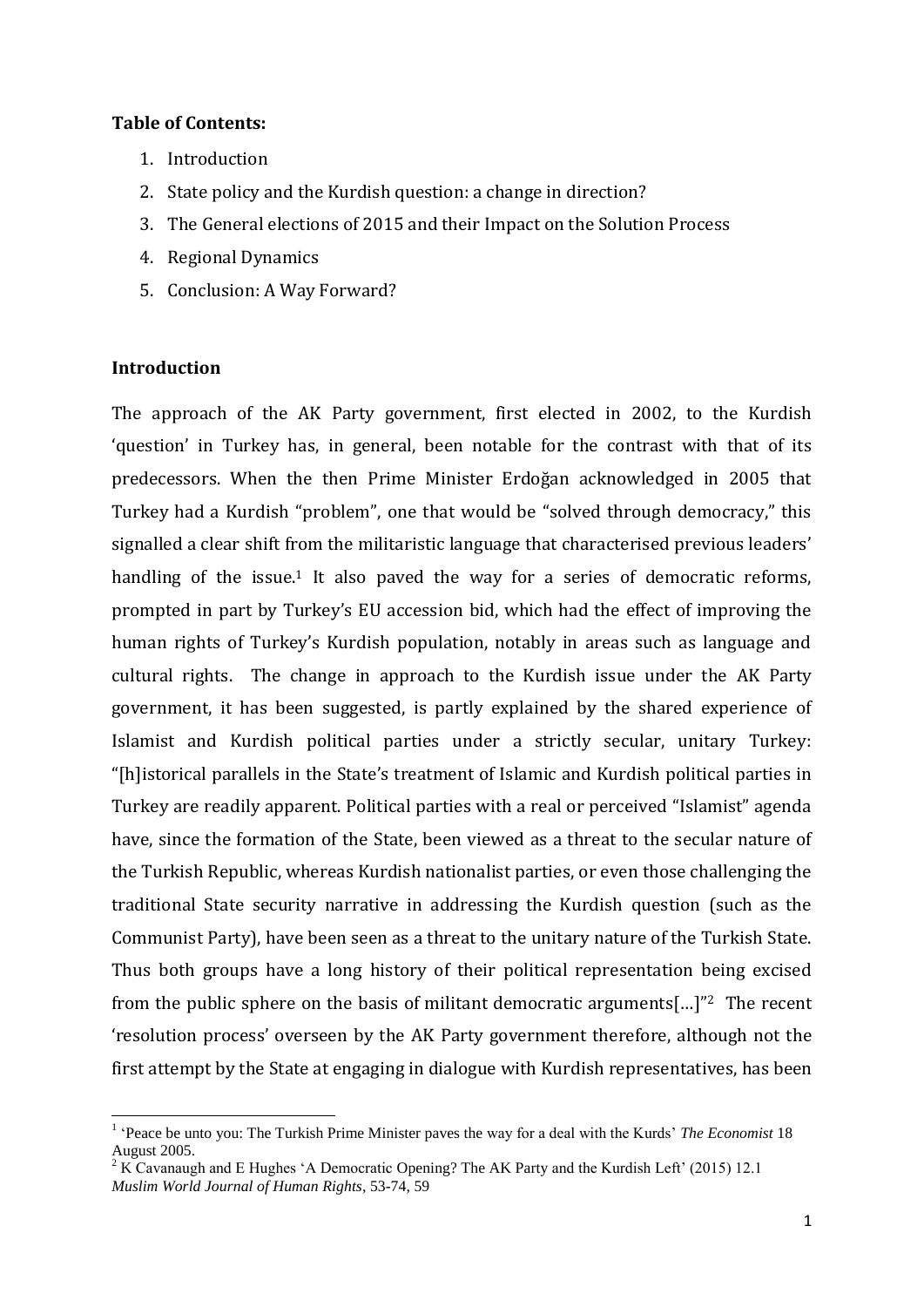seen as the most concerted effort at carving out a political rather than a military solution to the Kurdish question and it can certainly be seen as the most transparent of the endeavours to date given that previous negotiations were not disclosed to the public. The process, however, came to a violent end, or at least prolonged hiatus, in July 2015 during a tumultuous period in terms of both domestic and regional politics. Through focusing on the events of the latter half of 2015, the purpose of this report is to problematize the reasons for the current suspension of the process and assess the prospects for a return to dialogue.

#### **State policy and the Kurdish question: a change in direction?**

The past year, as Bayramoğlu has suggested, has witnessed both the zenith and nadir of the most recent phase of the process: "[a]t the beginning of 2015 the process of resolution had reached a height, while by the end of the year it has sunk to its lowest ebb."3 In February 2015, in what was seen as significant progress, the HDP cochairperson Selahattin Demirtaş outlined ten areas that the parties – consisting of two members of the government, then Deputy PM Yalçın Akdoğan and Interior Minister Efgân Ala, Public Order and Security undersecretary Muammer Dervişoğlu, who had been appointed as coordinator of the process of resolution, and three HDP MPs, Sırrı Süreyya Önder, İdris Baluken and Pervin Buldan – had agreed to discuss as part of the settlement talks. These included the following: 1) a debate on the definition and content of democratic politics; 2) the necessary components of the national and local dimensions of democratic settlement; 3) the legal and democratic assurances of free citizenship; 4) the relationship between democratic politics and the state and society and its institutionalization; 5) the socioeconomic dimensions of the settlement process; 6) the new security structure that the settlement process will lead to; 7) the solving of

problems and the legal assurances pertaining to women's rights, culture and ecology; 8) the concept, definition and development of pluralist, democratic and equal mechanisms to acknowledge identity; 9) The definition of concepts of democratic state, common land and the nation by democratic means, their legal and constitutional rights

1

<sup>3</sup> A Bayramoğlu 'The Process of Resolution: From Politics to Arms' (2015) *Democratic Progress Institute*, available at <http://www.democraticprogress.org/publications/the-process-of-resolution-from-politics-to-arms-4/> pg. 7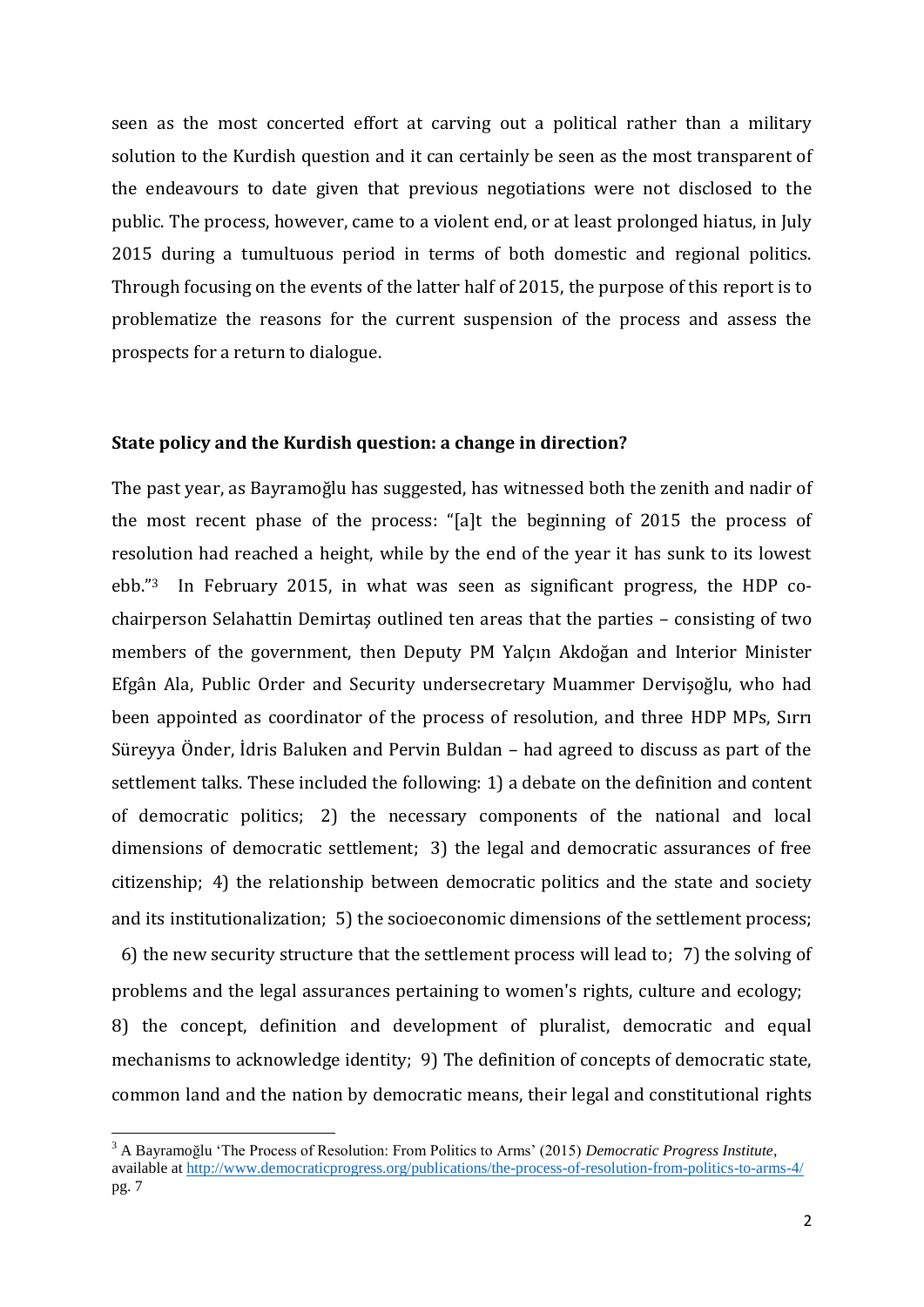enshrined in the pluralist democratic system; and 10) a new constitution aiming to internalize all of the above democratic moves and transformations.4 In addition to the announcement of this ten-point plan at a meeting held in Dolmabahçe palace, the HDP also conveyed a message from the PKK leader Abdullah Öcalan, which called on the PKK to convene a congress in spring to discuss laying down its arms, a message which was reiterated in his *Newroz* address. Although outlined in what may be described as relatively vague terms, the plan appeared to provide a basis for future negotiations and was in fact presented as a 'joint declaration' – the 'Dolmabahçe declaration' – in some sections of the media, although it was clear that the impetus for the content was from the Kurdish side. It was deemed significant enough to attract accusations of 'selling out' and 'treason' directed against the government from the opposition party MHP<sup>5</sup> but any optimism that the agreement would form the basis of a roadmap to finally resolving the Kurdish question in Turkey dissipated in its aftermath when (now President) Erdoğan was seen to publically distance himself from the proposals. On numerous occasions the president noted that he did not agree with the declaration and was cited as stating that "[a]n agreement cannot be made with those who lean their backs on the terrorist organization [PKK]". 6

The period prior to the most recent phase of the 'peace process' saw a de-securitization of the Kurdish question and a retreat from the classic State position of treating the Kurdish issue as a terrorist problem to be solved by military means alone. Moving on from decades of a securitization of the ethno-cultural demands of the Kurds, Serdaroğlu suggests, was a priority of the AK Party government: "[s]ince coming to power, the AK Party government's ultimate objective has been to desecuritize the Kurdish question through non-military means. In this regard various reforms have been undertaken, including granting greater cultural and linguistic freedom for Turkey's Kurdish population. The most crucial step, however, has been the AK Party's acceptance to hold negotiations (if not yet taken place) with the PKK…and its jailed leader Öcalan, an important compromise that has ensured the existence of a ceasefire—albeit still

**.** 

<sup>4</sup> See 'HDP's Demirtaş reveals 10 articles for progression of settlement talks' *Today's Zaman* 26 February 2015. 5 See İ Çevik 'Do not expect miracles from the gov't or the Kurds' *Daily Sabah* 4 March 2015.

<sup>6</sup> 'Erdoğan renounces Dolmabahçe declaration, says HDP should try its best for PKK's disarmament' *Daily Sabah*, 17 July 2015.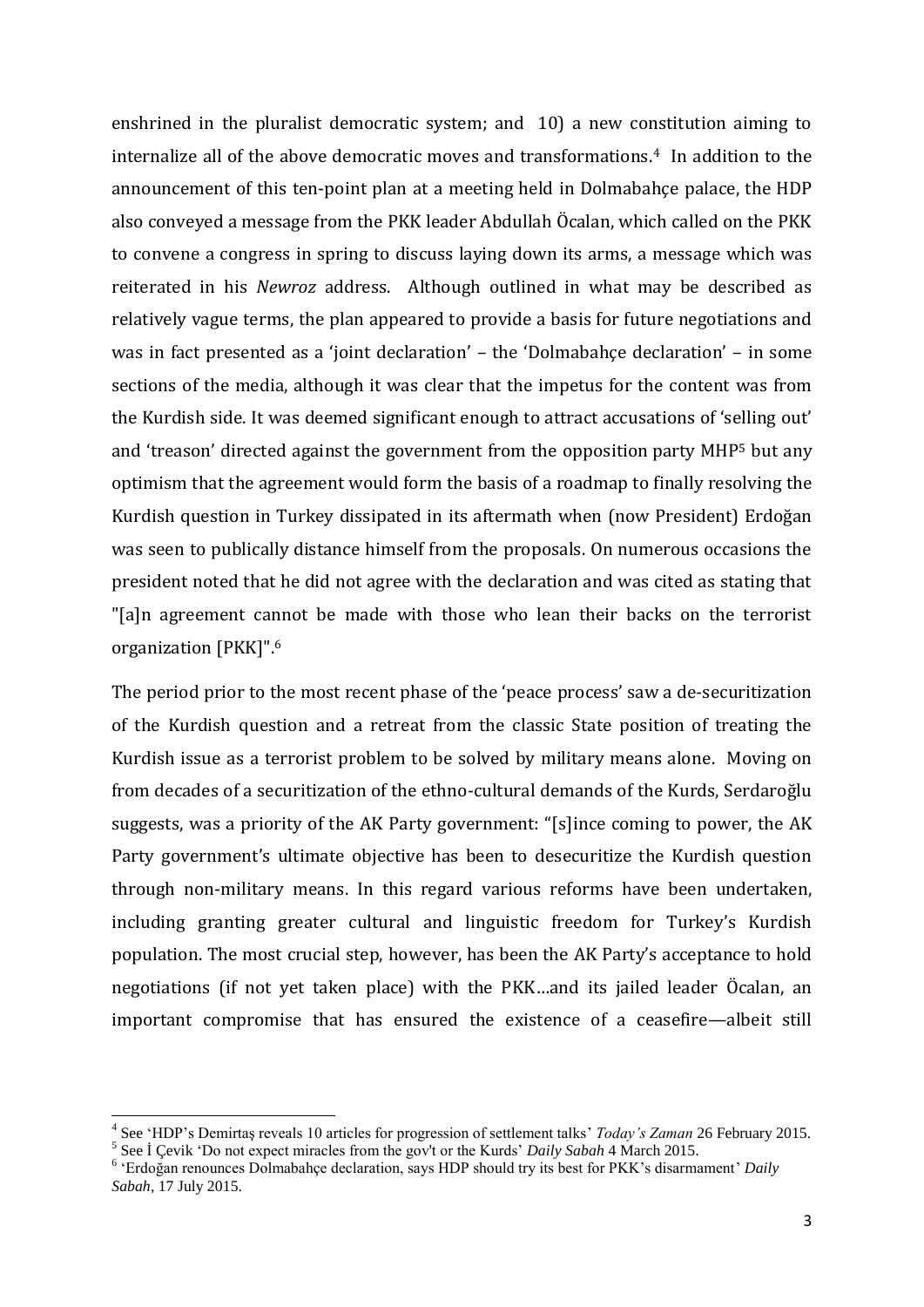tentative—between the PKK and Turkish military forces since March 2013."<sup>7</sup> The desecuritisation of the Kurdish issue, it is argued was facilitated by a lessening in intensity of the conflict and, Todorova argues, "happened exclusively during periods of PKK ceasefire in 2002-2005, 2009-2011 and 2013-2015 through government initiatives such as Kurdish Opening, the Oslo Process and the Peace Process. It involved discussions of cultural-linguistic rights and political solutions and the results of public perception surveys proved the crucial importance of the Kurdish problem and growing expectation for the implementation of new methods, other than security-oriented approaches. Moreover, there has been a clear call to certain political parties and legitimate political arenas, such as the Grand National Assembly of Turkey, to take an active role in the process of resolving the Kurdish question."<sup>8</sup>

With what was considered a clear shift in approach at State level then, hopes were consequently high that the most recent phase of the process would lead to a long-term political solution to the Kurdish question, which has hitherto proved elusive. However, the process has been subject to both internal and external pressure. The internal pressure can largely be attributed to a challenge to the electoral hegemony enjoyed by the AK Party since 2002 whereas the external pressure on the process came to a head, commentators suggest, with the attack by ISIS on the Syrian Kurdish city of Kobane in late 2014. This has been identified as perhaps the first major crisis to beset the peace process<sup>9</sup> and its consequences have certainly been apparent in highlighting the now multi-dimensional nature of Turkey's Kurdish question as it becomes ever more linked to the Kurdish populations on its borders. This new reality – one where "dynamics among international actors and regional developments play the most prominent role in Turkey's Kurdish question, more than ever in its history, and they present a much higher complexity in solution, due to the increased number of parameters, actors and power relations in the Middle East Region"<sup>10</sup> – is a major contributory factor to the

 $\overline{a}$ 

<sup>7</sup> O Serdaroğlu 'Desecuritizing the Kurdish Question and Emerging Regional Dynamics' (2014) Institute for Security and Development Policy, Policy Brief No. 145, 21 February 2014.

<sup>8</sup> A Todorova 'Turkish Security Discourses and Policies: The Kurdish Question' (2015) 33.2 *Information and Security: An International Journal* 108-121, 111.

<sup>9</sup> See, for example, G Yildiz 'Turkey's PKK peace process 'at risk' from Syria crisis' *BBC News* 28 September 2014. Available at<http://www.bbc.co.uk/news/world-europe-29403550>

<sup>&</sup>lt;sup>10</sup> MC Unar and FM Harmanci 'Turkey's Struggle with the Kurdish Question: Roots, Evolution and Changing National, Regional, and International Contexts' (2016) *Middle East Review of Public Administration* 1-30, 26.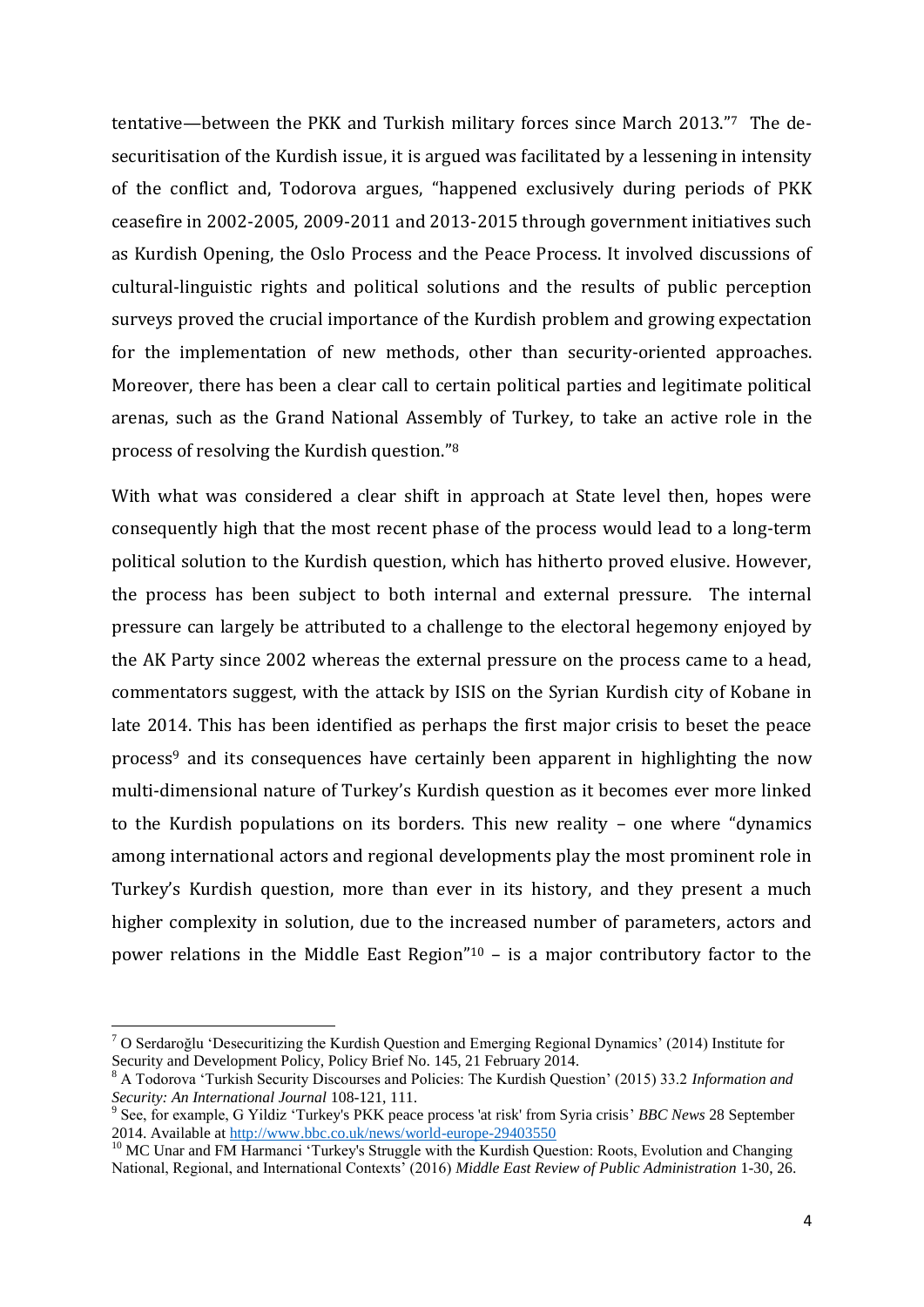marked change in approach to the Kurdish question evident at official level in the latter half of 2015.

### **The General elections of 2015 and their Impact on the Solution Process**

Prior to the general election of 7<sup>th</sup> June 2015 it became clear that the continuation of the peace process was, in the minds of some senior AK Party figures, inextricably linked to the party retaining its overall majority in Parliament. President Erdoğan, in particular, was resolute about the nexus between a strong parliamentary majority for the AK Party (and thus presumably the ability to create a presidential system of governance) with the resolution of the Kurdish question, noting "[i]f you want the solution process to continue, you have to ensure that there are 400 lawmakers so that a strong party can come to power to realize it."<sup>11</sup> This, Özpek suggests, highlighted two disquieting suppositions; first, the idea that President Erdoğan took his control over parliament for granted and assumed that even if 400 AK Party lawmakers were elected, they would approve the constitutional amendments necessary to enshrine a presidential system without question, and second, that President Erdoğan saw his enhanced role in a new style of presidency as a pre-condition for continuation of the solution process.<sup>12</sup>

The outcome of the June elections, although resulting in an effective 'hung parliament' with no party achieving a majority, also resulted in what has been described as "the most representative parliament in recent memory" with the HDP succeeding in passing the 10% threshold for the first time in its history but additionally a large number of Alevis within the Republican People's Party (CHP) and HDP, as well as members of religious minorities, including Armenians, Assyrians, and Yazidis, also entering parliament.<sup>13</sup> Widely seen as a defeat for the AK Party as well as a rejection of President Erdoğan's bid for an executive style presidency, the outcome of the June elections and in particular the decrease in the share of the AK Party vote and concomitant increase in the HDP vote, precipitated a change in the previously quite amicable relations between

1

<sup>&</sup>lt;sup>11</sup> Cited in BB Özpek 'What are Erdoğan's Real Intentions in the Kurdish "Solution Process?"' 11 March 2015, Vol. 8.5 *Turkey Analyst*.

<sup>&</sup>lt;sup>12</sup> BB Özpek 'What are Erdoğan's Real Intentions in the Kurdish "Solution Process?"' 11 March 2015, Vol. 8.5 *Turkey Analyst*.

<sup>13</sup> M Hakan Yavuz and NA Özcan 'Turkish Democracy and the Kurdish Question' (2015) 22.4 *Middle East Policy* 73- 87, 73.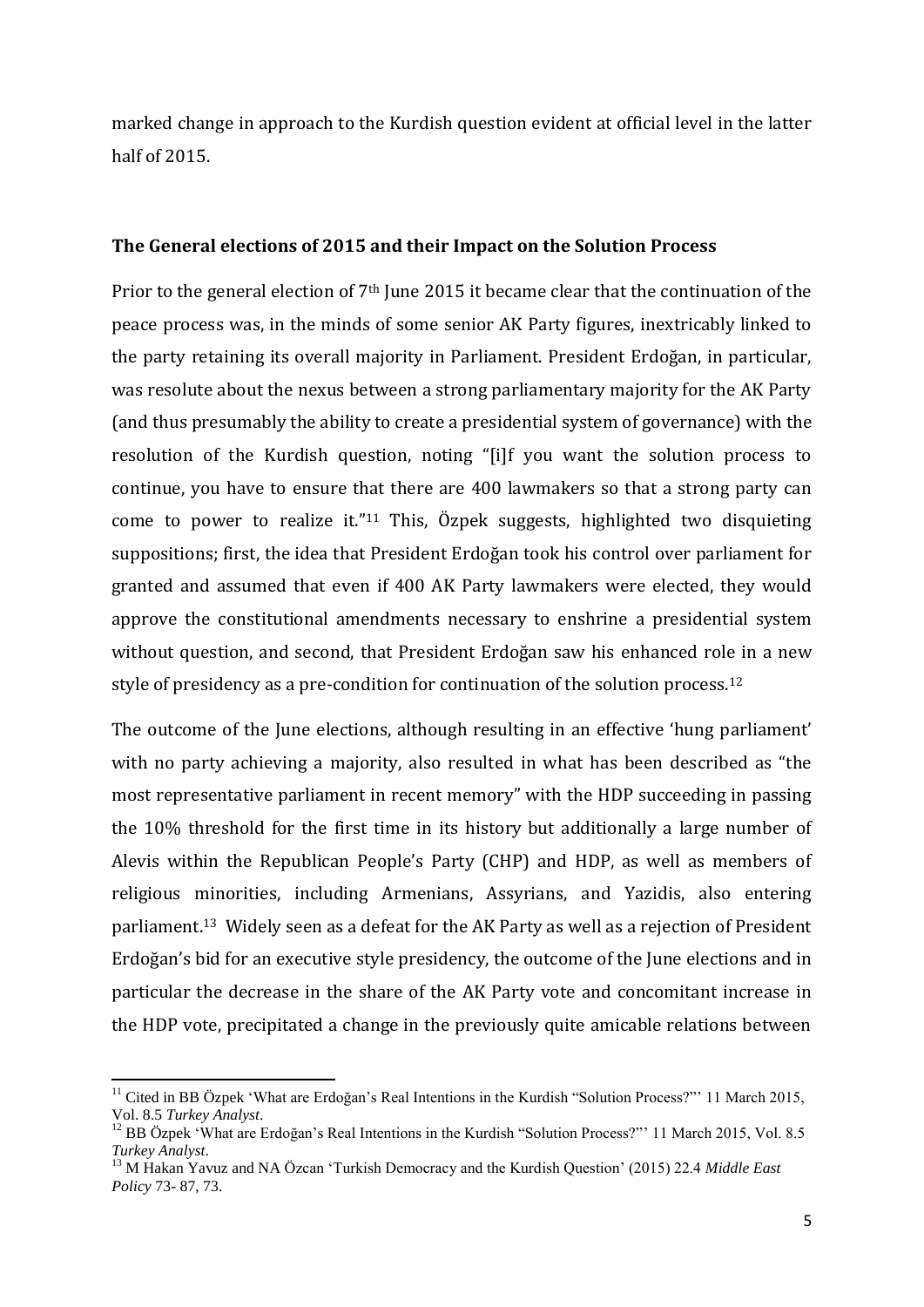HDP and the AK Party. As Paul and Seyrek have suggested, "Celebrations among Turkey's Kurdish community were short-lived. In the aftermath of the election, the HDP began to pay a hefty price for its success. The party was accused by the AK Party and Erdogan of supporting the PKK with Demirtas accused of having links to terrorist groups. Moreover, anti-HDP rhetoric has risen as a result of a strategy of targeting nationalist voters."<sup>14</sup> Although the reasons for the decrease in the share of the vote received by the AK Party – down 9% since the previous general election – are multifaceted and include the corruption scandals that have beset the party in recent years, the perceived increasing authoritarianism of the party leadership, a slowdown in democratic reforms, and the power struggle played out between the party and the Gülen movement, it has also been suggested that the AK Party "paid the price" of trying to resolve the Kurdish issue, evident both from its haemorrhaging of votes to the nationalist MHP in some areas as well as to the pro-Kurdish HDP on the basis of the lack of progress in the process, its response to the Kobane crisis, as well as the "return of Erdoğan and the AK Party to a security language reminiscent of the 1990s." 15

The failure to form a coalition government following the inconclusive results of the June elections led to fresh elections on November  $1<sup>st</sup>$ , the campaign for which saw an even greater use of rhetoric and the language of polarization. This was presaged by the bombing in Suruç on 20th July 2015, in which a bomb, allegedly planted by ISIS/Daesh, killed 34 pro-Kurdish young socialists who had been en route to Kobane to provide humanitarian aid and solidarity. In retaliation for the perceived failure of the AK Party government to prevent the rise of ISIS in the region, the PKK killed two Turkish policemen and consequently the Turkish military not only began bombing ISIS targets across the Syrian border but also PKK bases in the Qandil mountains of northern Iraq, in turn leading to further killings by the PKK and a descent into the all too familiar cycle of violence in the region. In the period between the two elections, on October 10th, the deadliest terror attack in the history of modern Turkish republic took place in Ankara, when two explosions outside the city's main train station targeted a peace rally organised by trade unions and leftist groups to protest the intensifying conflict between

**.** 

<sup>&</sup>lt;sup>14</sup> A Paul and DM Seyrek 'Turkey's new Election: War or Peace?' *Al Jazeera* 30 October 2015. Available at <http://www.aljazeera.com/indepth/opinion/2015/10/turkey-election-war-peace-151028093829631.html>

<sup>15</sup> See A Bayramoğlu 'The Process of Resolution: From Politics to Arms' (2015) *Democratic Progress Institute*, available at <http://www.democraticprogress.org/publications/the-process-of-resolution-from-politics-to-arms-4/> pg. 27-8.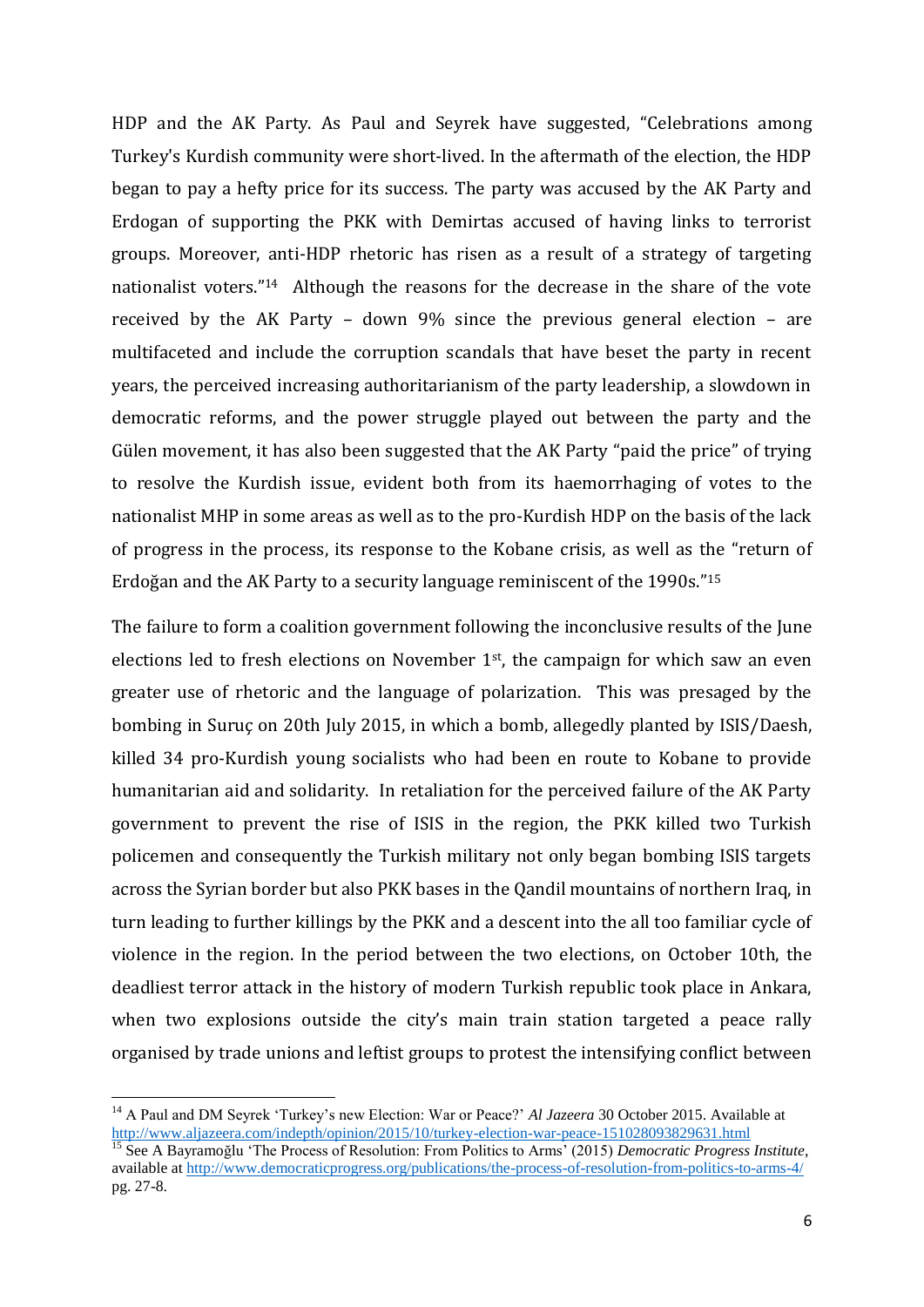the PKK and the military and left 102 people dead and more than 400 wounded. This pre-election violence, which had also been a feature of the run-up to the general election in June, as well as the tough military response to PKK violence, had the effect of radically shifting the political balance of power in favour of the AK Party. As Çarkoğlu and Yildirim note: "[a]s a result primarily of the terror attacks and military action against the PKK, the political agenda in the country dramatically shifted between June and November and this benefitted the AK Party considerably. More than half of the voting age respondents saw economic problems as the most important concern during the months going into the June election. Terror and national security figured most prominently for slightly less than one in ten respondents, and those who voiced the Kurdish question or peace process as the primary issue on Turkey's agenda amounted to about one in twenty people. By early Fall 2015 however, the composition of the political agenda had been completely reshaped. Terror more than tripled its presence on the agenda. Together with the Kurdish question or peace process, terror came to occupy the forefront of the agenda for nearly one in every three respondents."<sup>16</sup>

The election of November 2015 saw the AK Party increase its share of the votes by 8.6%. The HDP's share of the vote decreased from 13% in June to 10.7% in November thereby managing to once again cross the 10% threshold necessary to take their seats in parliament and thus deny the AK party the 'supermajority' it would need to change the constitution unimpeded. Political analysts mainly attributed the change in AK Party fortunes to security concerns in the country, particularly in light of the attacks in Ankara just three weeks prior to polling day. But security concerns, it has been suggested, were coupled with "the waning importance of performance politics" so that "[r]ather than focusing on punishment for the incumbent party for worsening security and continuing economic uncertainty, voters appeared to be concerned about a more basic ontological issue: their personal safety and the public order. The AK Party appears to have been perceived as competent in these policy areas and it benefitted from the voters' confidence in the party to solve Turkey's security issues." 17

1

<sup>&</sup>lt;sup>16</sup> A Çarkoğlu and K Yildirim 'Election Storm in Turkey: What do the Results of June and November 2015 Elections Tell Us?' (2015) 17.4 *Insight Turkey* 57-79, 63.

 $17$  Ibid, 76.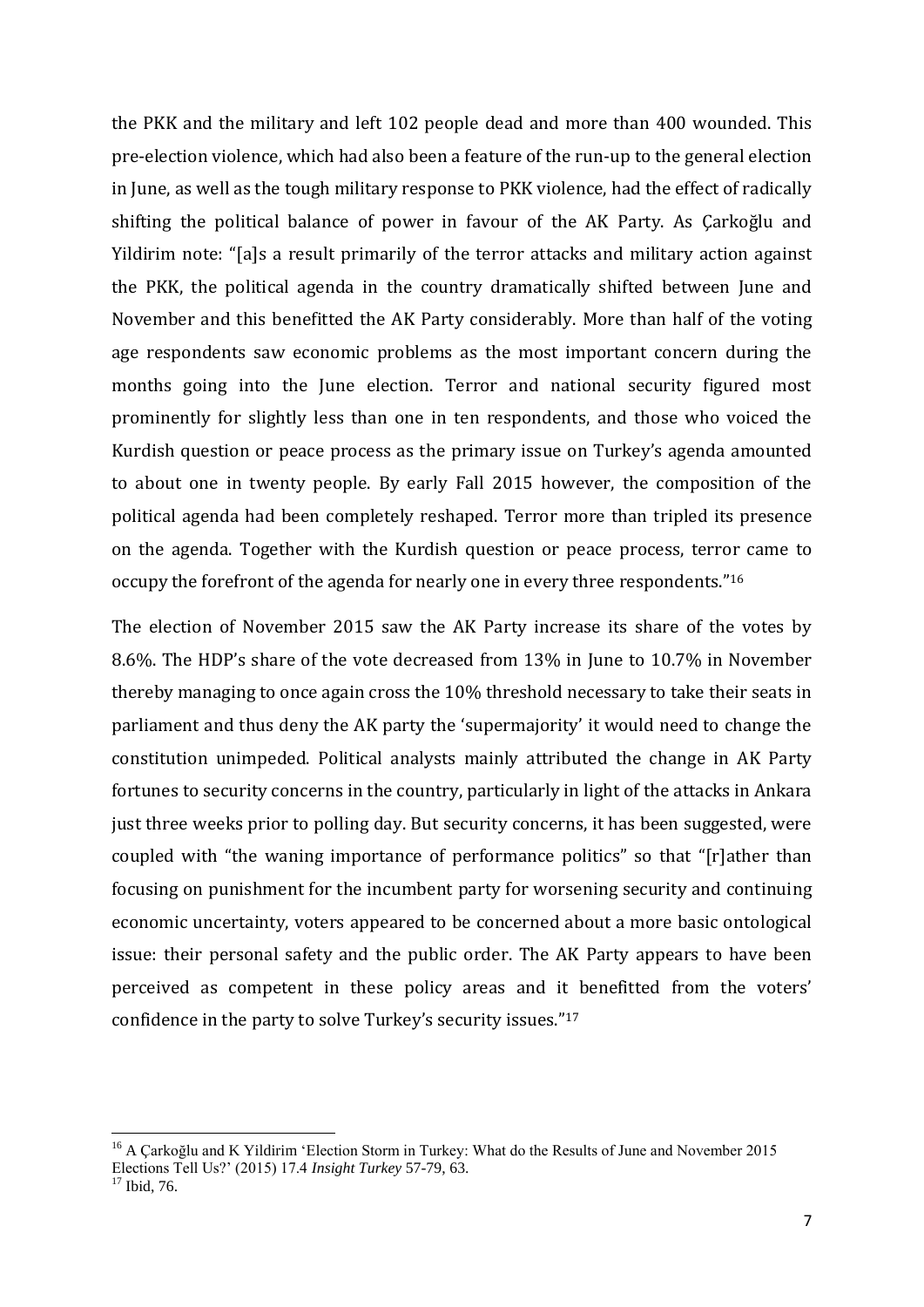## **Regional Dynamics: The Conflict in Syria and its Impact**

The six month period between June and December 2015, as well as witnessing a descent into the familiar cycle of PKK-State violence in the mainly Kurdish southeast of Turkey has also been punctuated by a number of serious attacks perpetrated by ISIS/Daesh both on the Turkish/Syrian border and in major population centres such as Ankara and Istanbul. As well as the broader regional geopolitical situation, the conflict in Syria and in particular the establishment of a *de facto* autonomous Kurdish region in Syria's majority Kurdish areas along Turkey's border, has emerged as an important factor in efforts to find a resolution to Turkey's Kurdish question. It has been suggested that Turkey's policy towards Syria's Kurds is in fact is framed within its overall policy on management of its own Kurdish conflict: "[th]e antagonistic state of Kurdish–Turkish relations, epitomized by the ongoing conflict between the PKK and Turkey, has meant that developments in Kurdish regions of Syria – especially the rise of the PYD and the speed and effectiveness with which it has organized Kurds militarily under the YPG – have been interpreted by Turkey as a threat to its national security. Turkey's main worry stems from the fact that the PYD, with its close ideological affiliation to the PKK, is playing a prominent role in the government of an autonomous region. Turkey fears that such a situation will increase the PKK's power as a regional actor and put more pressure on Turkey to grant political rights to its own Kurdish minority."<sup>18</sup>

Syria's *de facto* autonomous Kurdish region is clearly viewed as a challenge to Turkey's policy on Syria since conflict began in 2011, which has been to maintain its territorial integrity and to remove Bashar al-Assad from power. A perhaps even greater challenge has emerged in coping with the refugee and humanitarian crises that have been prompted by the continuing conflict, however, which prompted a much-criticised deal between Turkey and the EU in November 2015. As part of the arrangement, Turkey received €3bn and political concessions in return for securing its borders and stemming the flow of refugees from Turkey to mainland Europe. Additionally, agreement was reached on reviving negotiations on Turkey's accession to the European Union, as well as future provision of visa free travel for Turkish citizens between Turkey and Europe's Schengen zone (this has since been delayed). The then Prime Minister Ahmet Davutoğlu

**.** 

<sup>18</sup> C Gunes and R Lowe 'The Impact of the Syrian War on Kurdish Politics Across the Middle East' *Chatham House: The Royal Institute of International Affairs Research Paper*, July 2015, pg. 7.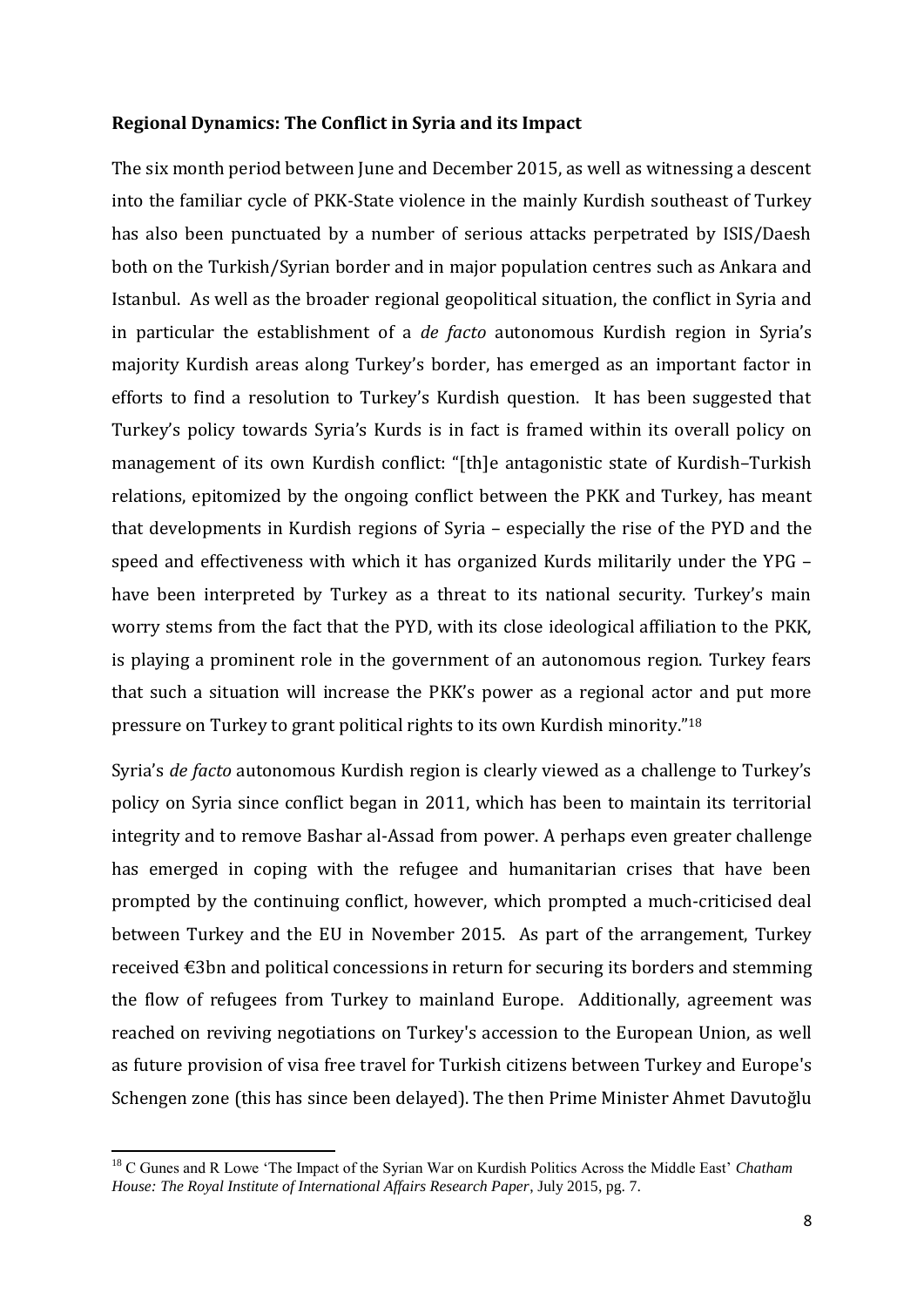hailed the agreement, stating it was an "historic day" in Turkey's relations with the EU.<sup>19</sup> Commentators have suggested that the deal represents the EU acting entirely out of self-interest and it has even been suggested that the Commission delayed publication of its annual report on Turkey's progress towards accession because of concerns that EU criticism of Turkey on issues relating to media freedom and independence of the judiciary would complicate negotiations on an eventual deal to ensure Turkey helps the EU stem the flow of refugees and migrants into the continent.<sup>20</sup>

## **Conclusion: A Way Forward?**

**.** 

The period under discussion in this report has undoubtedly been characterised by an increasing polarization in Turkey, making a return to the peace/solution process in the near future appear increasingly unlikely. This does not have to be the case, however. As DPI's analysis of international cases of conflict resolution highlights, obstacles such as renewed violence, spoilers, and other variable factors such as elections, have been overcome in comparative contexts.21 There is merit to Budak's argument for transitional justice to be part of the conflict resolution process in Turkey, suggesting that "[t]he adoption of a human rights-based approach does not only include recognition of political and cultural rights violations but also accountability for perpetrators, the right to know the truth, including the whereabouts of the disappeared, and the right to remedy. For this reason, the field of transitional justice is of particular importance in Turkey, and is central to any meaningful solution to the Kurdish issue. In that sense, transitional justice efforts in Turkey should be conceived as an integral part of conflict resolution and of establishing long-lasting peace." 22

The crucial question of what a peaceful resolution would look like in the Turkish context of course remains a challenging one. What is certain however, is that any meaningful attempts at resolution necessitate a move away from the nationalist

<sup>&</sup>lt;sup>19</sup> See 'Migrant crisis: Turkey and EU strike deal to limit refugee flow' *BBC News*, 29 November 2015. Available at<http://www.bbc.co.uk/news/world-europe-34957830>

<sup>20</sup> See E Zalan 'EU publishes delayed report on Turkey's sins' *EU Observer*, 10 November 2015. Available at <https://euobserver.com/political/131041>

 $\frac{21}{21}$  See 'Getting a Process Back on Track' Roundtable Meeting, Ankara, 3 October 2015. Available at <http://www.democraticprogress.org/publications/dpi-roundtable-meeting-getting-a-process-back-on-track/>

 $^{22}$  See Y Budak 'Dealing with the Past: Transitional Justice, Ongoing Conflict and the Kurdish Issue in Turkey' (2015) 9 *International Journal of Transitional Justice* 219-238, 232.